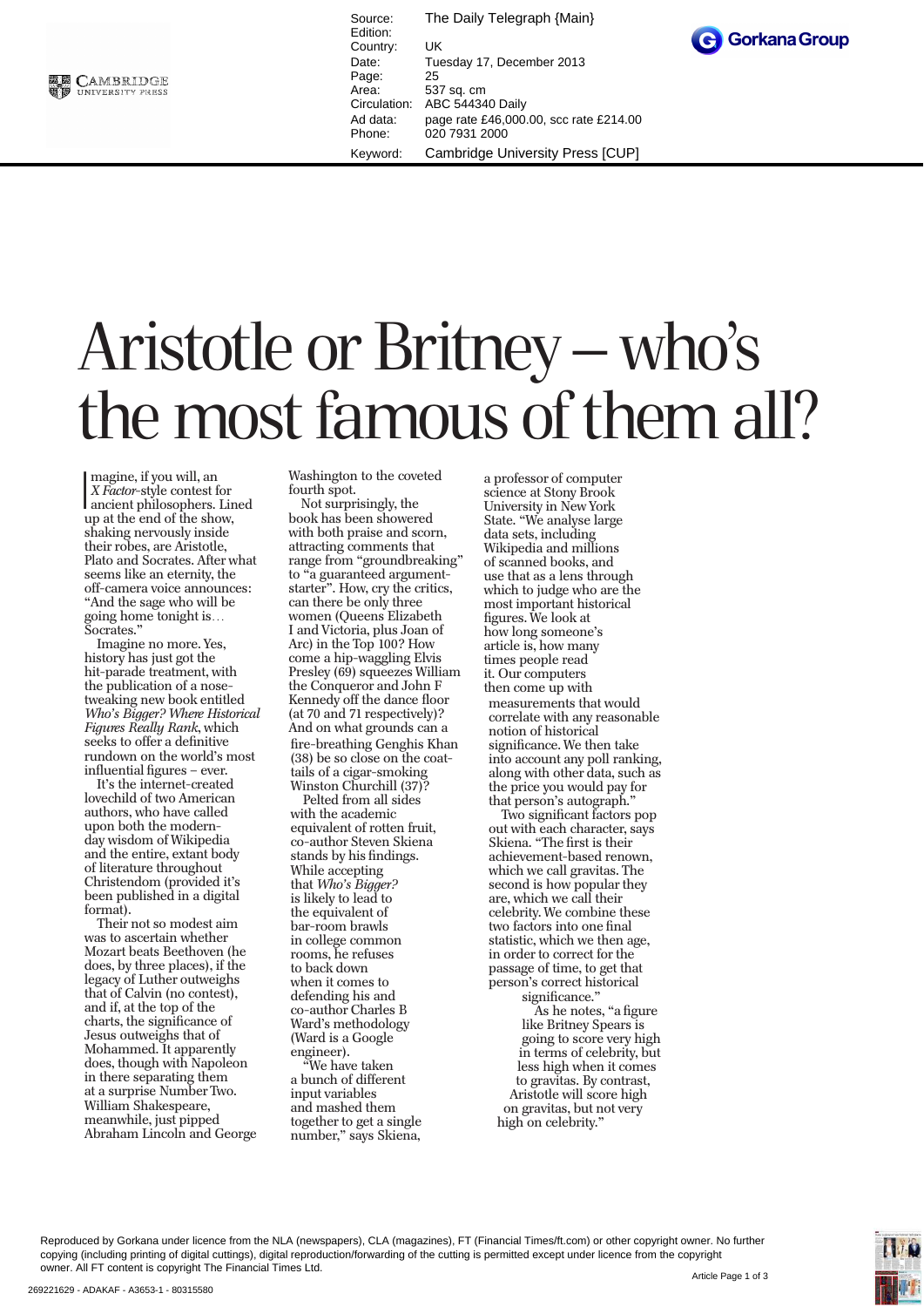

Source: The Daily Telegraph {Main} Edition: Country: UK<br>Date: Tue Tuesday 17, December 2013 Page: 25<br>Area: 53 Area: 537 sq. cm<br>Circulation: ABC 54434 ABC 544340 Daily Ad data: page rate £46,000.00, scc rate £214.00 Phone: 020 7931 2000 Keyword: Cambridge University Press [CUP]



So far, so reasonable. But the loudest criticism is that women and non-Westerners are underrepresented. True, says Skinea, though he

maintains it's not down to him, but the algorithms. He is not making a value judgment, he insists, merely toting up the number of computer-generated references detected in predominantly Englishspeaking literature.

Or should that be American-speaking literature? There are a dozen or more US presidents in the Top 100, including the lessthan-legendary Alexander Hamilton (45) and Grover Cleveland (98), while Mrs Thatcher languishes at 271, Tony Blair at 584 and David Cameron at a very un-special 1,483. Nelson Mandela doesn't even make the Top 100, while Ronald Reagan (32) edges out Charles Dickens (33) and St Paul (34).

That said, the authors emphasise that the rankings are fluid, and that, as years go by, some high-ranking names could suffer from "reputation decay" (watch out Edgar Allan Poe at 54, and King David of Israel at 57).

Questions of global fame aside, they also suggest that this ratings system might come in useful for employers trying to identify the brightest candidates. "People are not as good at identifying merit as they think they are," says Skiena. "Of all the things that come out of our book, this element is one of the most fun and exciting."

And most sinister. In years to come, a job or a place at college could depend not on how well you perform at interview, but on how many people have read your Wikipedia entry. Best start doctoring it now.

*'Who's Bigger?' by Steven Skiena & Charles Ward (Cambridge University Press, rrp £18.99) is available from the Telegraph Bookshop for £16.99 + £1.35 p&p. To order call 0844 871 1514 or visit books.telegraph. co.uk*

> Christopher Middleton



Britney Spears scores points for celebrity in the book, but Aristotle wins on gravitas

Reproduced by Gorkana under licence from the NLA (newspapers), CLA (magazines), FT (Financial Times/ft.com) or other copyright owner. No further copying (including printing of digital cuttings), digital reproduction/forwarding of the cutting is permitted except under licence from the copyright owner. All FT content is copyright The Financial Times Ltd.